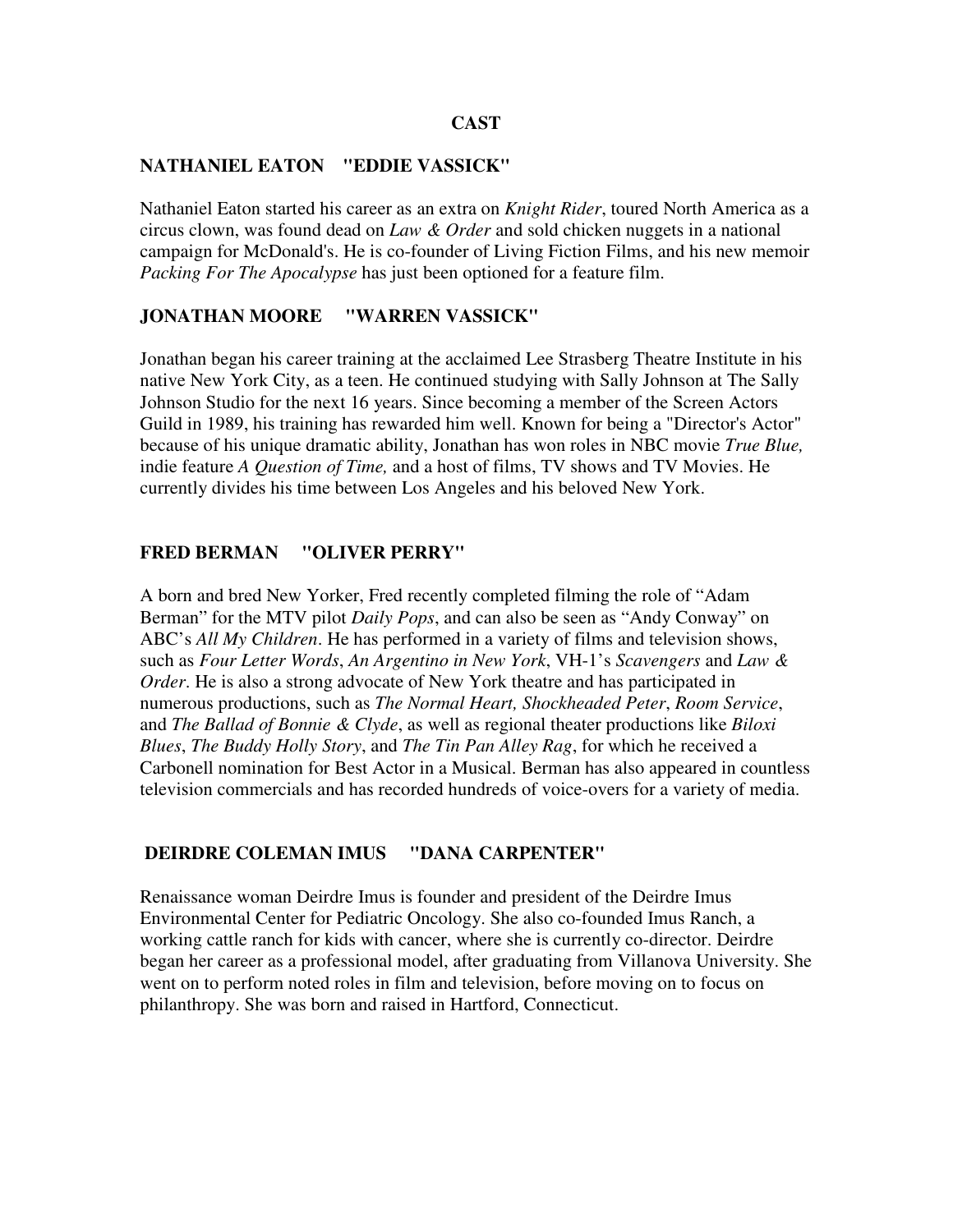## **VALERIE PERRINE "GLORIA VASSICK"**

Valerie's acting has generated numerous awards and nominations. For her dramatic role in *Lenny* opposite Dustin Hoffman, directed by Bob Fosse, she received the Best Actress Award at the Cannes Film Festival, the New York Film Critics Award, the British Academy Award, the New York Board of Review, the National Association of Theaters Award, the United Motion Picture Association Award, the Hollywood Women's Press Club Newcomer of the Year nomination and a nomination for an Oscar as Best Actress at the American Academy Awards.

An Ace Award nomination for a Miss Piggy-type bimbo in Shelly Duvals' *Faeire Tale Theatre* proved her talent as a comedienne.

After making her debut in the Kurt Vonnegut Classic *Slaughterhouse Five*, Valerie has played with some of the most respected actors of our time: Gene Hackman in the *Superman* franchise, Jack Nicholson and Harvey Keitel in *The Border*, Robert Mitchum in *Agency*, Jackie Gleason in *Mr. Billion*, Dennis Hopper and Wesley Snipes in *Boiling Point*, Robert Redford and Jane Fonda in *The Electric Horseman* and Mel Gibson in *What Women Want*, to name a few. She has also appeared in numerous MOW's, TV pilots and TV shows, such as *Third Watch*, *The Beast*, *Nash Bridges*, *The Practice*, *Homicide* and *ER*.

Valerie has lived all over the world: four years in Japan, two years in Paris, four years in London, and two years in Rome, where she appeared in Italian films and television. Valerie moved to New York in the mid-nineties, where she became interested in theater performance. She hadn't performed in front of a live audience since debuting as a Las Vegas dancer in her late teens.

Valerie continues to work on stage, television and film, pushing the envelope in dramatic performances that earn accolades and awards. In her spare time, she enjoys needlepoint, sewing, reading, painting, gardening and writing. She also loves traveling; the act of studying foreign cultures and languages intoxicates her. She hopes to incorporate her interests into her art.

# **JAID BARRYMORE "CARLA BASS"**

As an independent producer and founding partner of Phaze 3 Filmz, Jaid has over thirtyfive years experience in the entertainment industry. Born in Europe, she moved to New York, then on to Los Angeles to pursue her dream of becoming an actress, studying with Stella Adler, Estelle Harmon, Rick Walters, and Gene Bua along the way. Jaid started out in commercials; she "squeezed the Charmin" before winning critically acclaimed roles on stage and screen. She stole the scene in hit theater productions, such as *Playing for Time*, *Grandma Sylvia's Funeral* and *Dressing Room*, as well as film classics like *Night Shift*, *Funny Valentine*, and *The Last Days of Disco*. She also hosted underground cult favorite *Jaid Barrymore Uncensored* for America Online.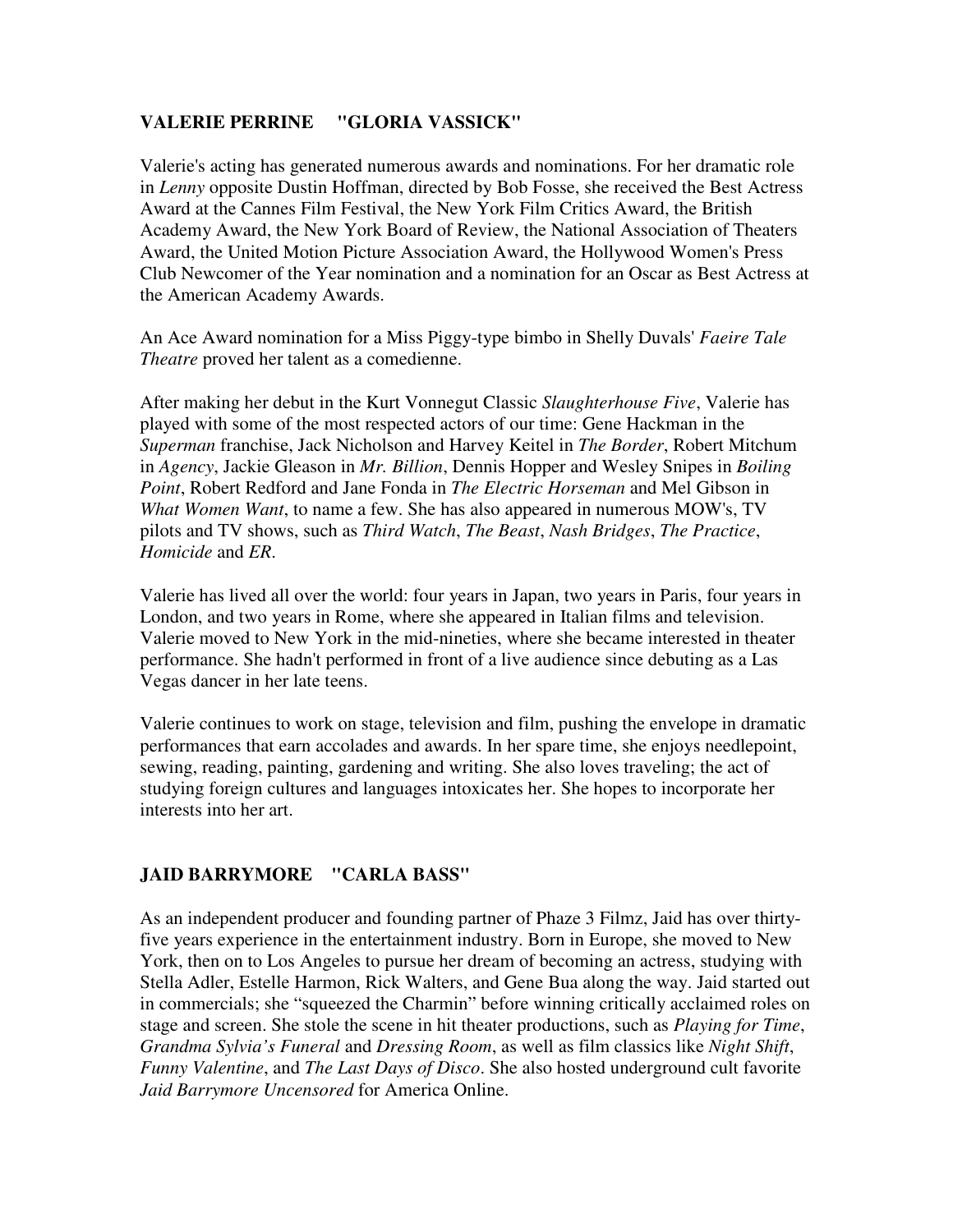As Jaid progressed in the industry, she began working extensively behind the scenes as well. She co-executive produced indie film *This Revolution*, with Rosario Dawson and Amy Redford, which premiered at Sundance in 2004. She channeled her love of acting into teaching, and became a sought-after private acting coach. She refined her writing craft, and went on to pen much-loved novel *Secrets of World Class Lovers*, before focusing on screenwriting.

Jaid is currently co/re-writing three films that are set for production this fall: Phaze 3's *The Ryde* and *Latin Lyrics*, as well as *Rym and the LD's* for producers Elis Pacheco and Jim Chankin. She also works as a creative consultant for Freemangroup Films, and is collaborating on their latest project *Dead Aim*.

With a clear understanding of the marketplace, Jaid can pinpoint the potential success of material. She feels that her hard work, instincts, intelligence, contacts, luck, sense of humor, and relentless passion has contributed to her success in the business. "The opportunity to inspire, influence, and entertain is both a privilege and a challenge," she says.

Jaid is the ex-wife of late actor John Barrymore and mother of actress Drew Barrymore. She currently resides in New York.

# **STEVEN MARCUS "JACKY DUNKIRK"**

Veteran actor Steven Marcus' credits in television, film, and theatre include some of pop culture's hottest properties. He has appeared on television shows *Law & Order*, *Arrested Development, The District, NYPD Blue,* and *Ellen.* He counts films *Bristol Boys, Party Monster, The Tavern,* and *Savage Hearts* among his credits*.* He is also a pillar of New York and regional theatre, performing scene-stealing roles in *Glimmer, Glimmer and Shine* by Warren Leight at the Penguin Repertory Theatre*, Ah, Wilderness,* directed by Daniel Sullivan at Lincoln Center Theatre, and *Balm in Gilead,* directed by John Malkovich at the Minetta Lane Theatre, among many others.

Steven, currently, enjoys spending time in his native New York with his family.

# **NASHID FAREED "SKRIM"**

Nashid is committed to the continuing development of his crafts: acting, poetry, and dramatic writing. Born and raised in the Bronx, he was exposed to the vast diversity of New York City. Upon graduating from high school, he attended the University of Rochester, majoring in political science. However, he left college after freshman year and returned to New York City to pursue his writing outside of academia.

As a young and developing writer, Nashid has committed himself to years of intensive self-study, focusing on the works of Khalil Gibran and Lorraine Hansberry. Over the years he has experienced a number of successes. Many of his plays have been produced